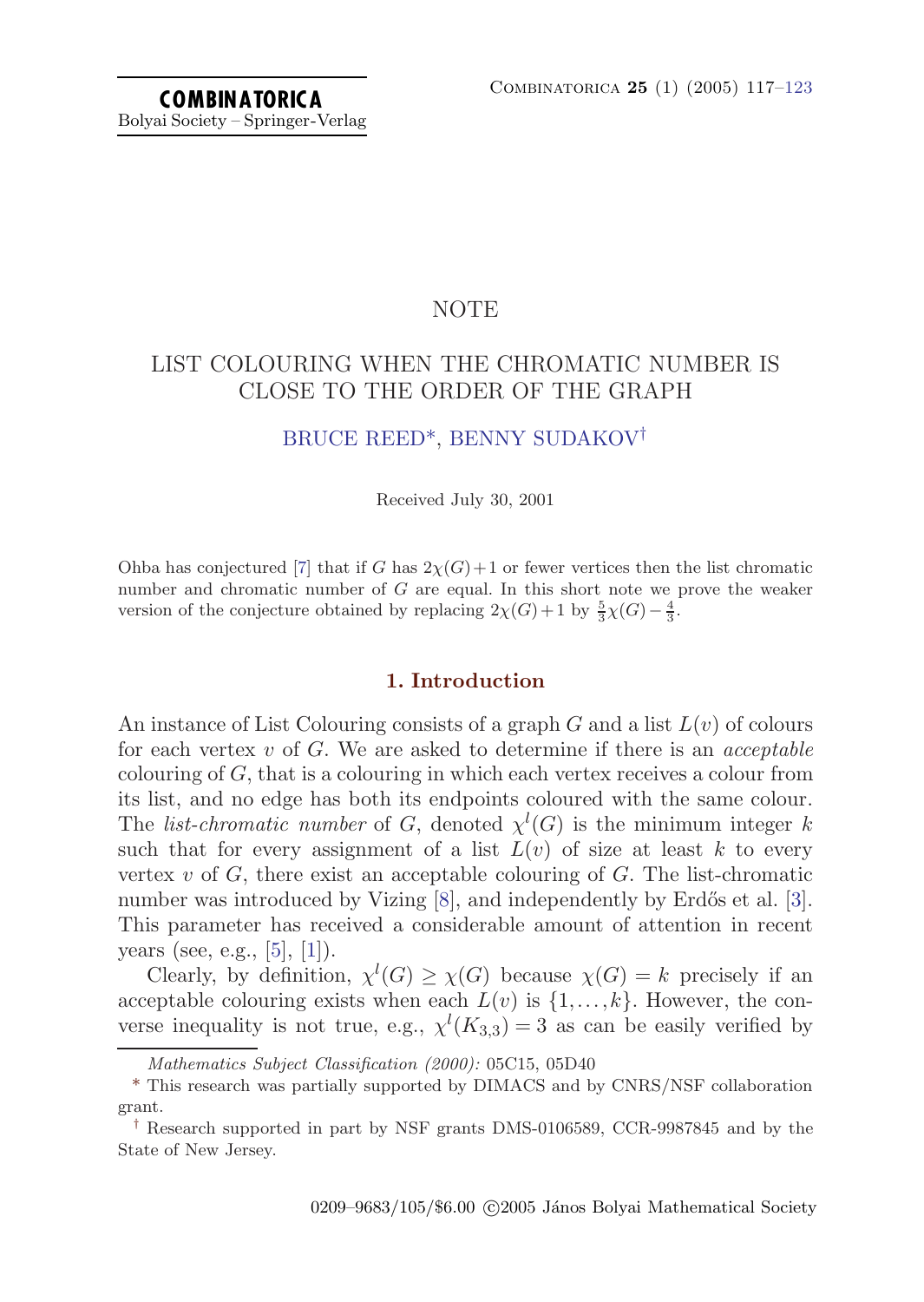<span id="page-1-0"></span>

Figure 1. A bipartite graph with list chromatic number three

considering Figure 1. In fact, there are bipartite graphs with arbitrarily high chromatic number (indeed even for bipartite  $G, \chi^l(G)$  is bounded from below by a function of the minimum degree which goes to infinity, see [[1\]](#page-5-0)). This shows that the gap between  $\chi(G)$  and  $\chi^l(G)$  can be arbitrarily large. Moreover it shows that  $\chi^l(G)$  can not be bounded by any function of the chromatic number of G. This gives rise to the following intriguing question in the theory of Graph Colourings: Findconditions which guarantee the equality of chromatic and list-chromatic numbers.

There are many conjectures hypothesizing conditions on G which imply that  $\chi(G) = \chi^l(G)$ . Probably, the most famous of these is the List Colouring Conjecture (see  $[5]$  $[5]$  $[5]$ ) which states that this is true if G is a line graph. One interesting example of a graph with  $\chi = \chi^l$  was obtained in the original paper of Erdős et al. [\[3\]](#page-6-0). They proved that if G is complete k-partite graph with each part of size two then  $\chi(G) = \chi^l(G) = k$ . It took nearly twenty years until Ohba [\[7\]](#page-6-0) noticed that this example is actually part of a much larger phenomenon. He conjectured (cf. [\[7](#page-6-0)]) that  $\chi(G) = \chi^l(G)$  provided  $|V(G)| \leq 2\chi(G)+1$ . In his paper Ohba proved this conjecture for graphs G with  $|V(G)| \leq \chi(G) + \sqrt{2\chi(G)}$ . The conjecture was settled for some other special cases in [[2](#page-6-0)]. Nevertheless, until the present there was no result which shows that  $\chi(G) = \chi^l(G)$  for all graph with  $|V(G)| \leq \alpha \chi(G)$  with some  $\alpha$  strictly bigger than 1. In this paper we obtain such a result. Our main theorem is as follows.

**Theorem 1.1.**  $\chi^{l}(G) = \chi(G)$  provided  $|V(G)| \leq \frac{5}{3}\chi(G) - \frac{4}{3}$ .

We prove this theorem via a probabilistic argument in the next section.

### **2. The proof of Theorem 1.1**

In this section we prove our main result. First we need the following lemma which is of some independent interest.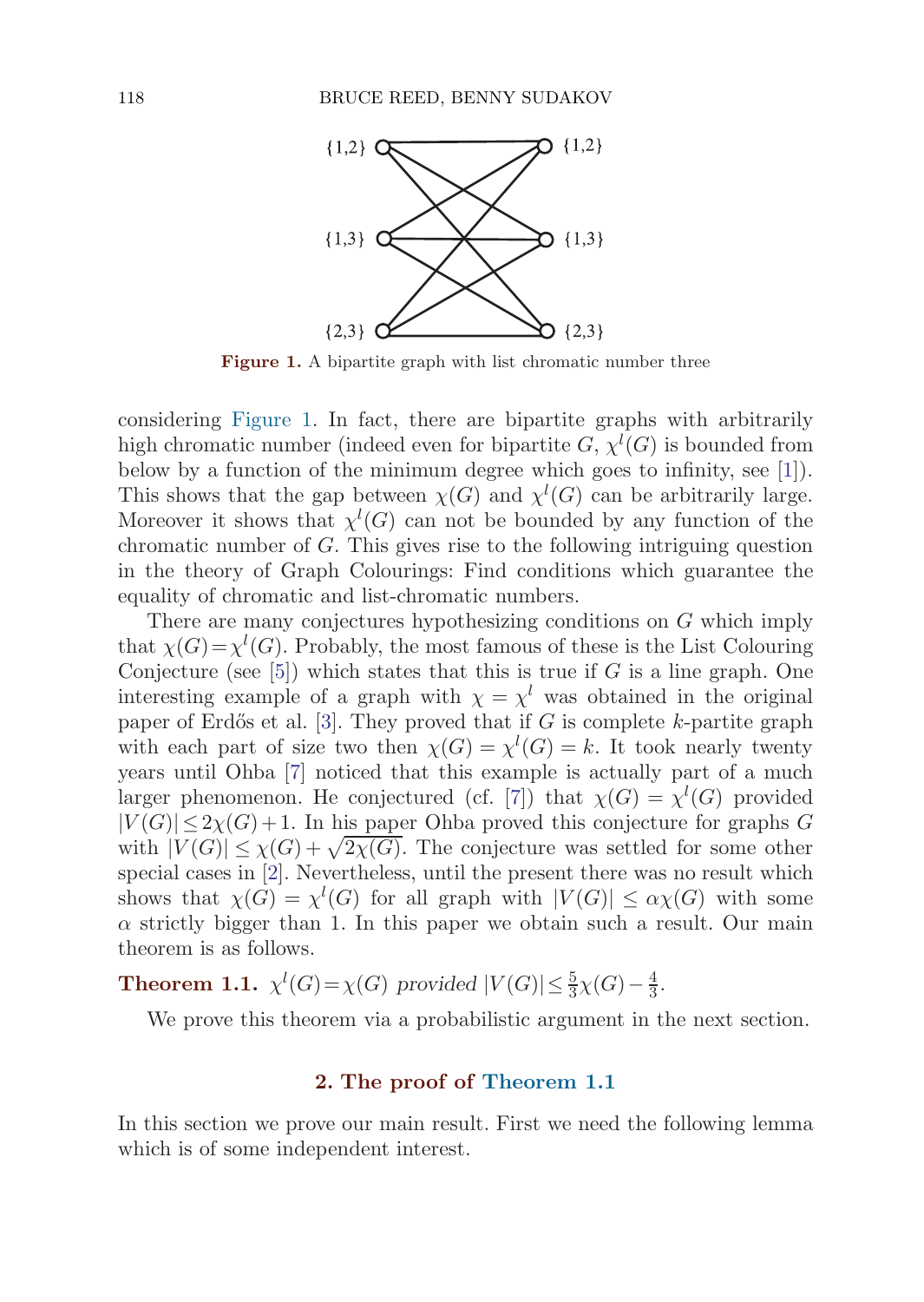<span id="page-2-0"></span>**Lemma 2.1.** *For any integer t*, if  $\chi^l(G) > t$  *then there exists a set of lists*  $L(v), v \in V(G)$  for which there is no acceptable colouring such that each *list has at least t elements and the set*  $\mathcal{A} = \bigcup_{v \in V(G)} L(v)$  *has size less than*  $|V(G)|$ .

**Proof.** Assume  $\chi^l(G) > t$  and choose a set of lists  $L(v), v \in V(G)$  for which there is no acceptable colouring, in which each list has size at least  $t$  and which minimize  $|\mathcal{A}|$ .

Now, if  $|\mathcal{A}| < |V(G)|$  then we are done. So, we can assume the contrary. We consider the bipartite graph H with bipartition  $(\mathcal{A}, V(G))$  and an edge between c and v precisely if  $c \in L(v)$ . Consider the smallest subset B of A which can not be covered by a matching in this graph. Clearly,  $B$  is nonempty and  $|B| \leq |V| + 1$ . Further, there is a matching of size  $|B| - 1$  in H. If  $|B| = |V| + 1$ , this matching saturates V and points out an acceptable colouring for the List Colouring instance in which no colour is usedmore than once. Since, there is no such acceptable colouring, no such matching exists and so  $|B| \leq |V|$ . Now, by the minimality of B there is a matching M in H of size  $|B|-1$  whose endpoints in A are in B. Further, classical results in matching theory (see e.g. Theorem 1.1.3 of  $[6]$ ) tell us that if W is the set of endpoints of M in V then for  $v \notin W$ , we have  $L(v) \cap B = \emptyset$ .

Let x be any vertex in  $V(G) - W$  and replace  $L(v)$  by  $L(x)$  for every vertex  $v \in W$ . This yields a new List Colouring Problem in which the total number of colours in all lists is smaller than  $|\mathcal{A}|$  (since all the new list are disjoint from  $B$ ). Therefore by the minimality of our original choice, there exist an acceptable colouring of G for this new Lists Colouring instance. In particular this implies that we can obtain an acceptable colouring of  $V(G) - W$  for the original lists  $L(v)$ . Since no colour in B is used in this colouring, using the colouring of  $W$  pointed out by  $M$  yields an extension of this colouring to a colouring of  $G$  in which no colour of  $B$  appears more than once. This contradicts our assumption that there is no acceptable colouring for this instance and proves the lemma. П

**Proof of [Theorem 1.1.](#page-1-0)** We assume that the theorem is not true and obtain a contradiction. Let  $G$  be a counterexample to the theorem with as few vertices as possible and subject to this with as many edges as possible. Note that this implies that G is a complete  $\chi(G)$ -partite graph as adding an edge between vertices in different colour classes in an optimal colouring of G yields a new counterexample to the theorem. In the rest of the proof we refer to a colour class as a part to avoid confusion with the colours used in our acceptable colouring of G.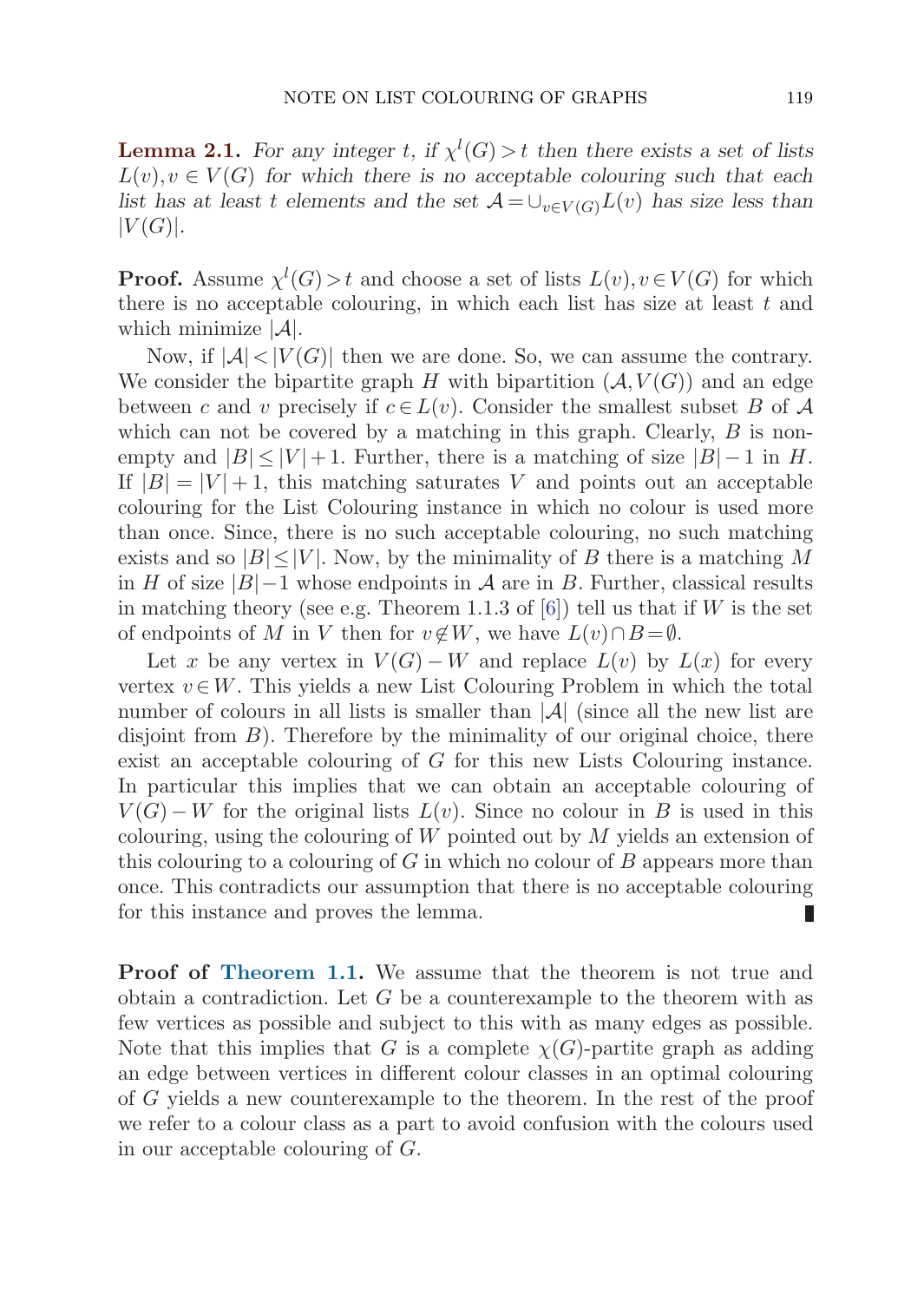<span id="page-3-0"></span>We claim that none of the parts in the partition of G have size two. To see this, assume the contrary and let  $U = \{x, y\}$  be a part of size 2. Then the graph  $G-U$  has chromatic number  $\chi(G)-1$  and  $|V(G)|-2$  vertices and therefore also satisfies

$$
|V(G-U)| = |V(G)| - 2 \le \left(\frac{5}{3}\chi(G) - \frac{4}{3}\right) - 2 = \frac{5}{3}\left(\chi(G) - 1\right) - \frac{5}{3}
$$
  
<  $\frac{5}{3}\chi(G-U) - \frac{4}{3}$ .

Hence by the minimality of G we obtain that  $\chi^l(G-U) = \chi(G-U) = \chi(G)-1$ . Now, by [Lemma 2.1](#page-2-0), there is an instance of List Colouring on G for which no acceptable colouring exists, in which each list has length at least  $\chi(G)$  $|V(G)|/2$  and such that  $|\mathcal{A}| < |V(G)|$ . This implies that the set  $L(x) \cap L(y)$ is non-empty. Let c be a colour in  $L(x) \cap L(y)$ . Since  $\chi^l(G-U) = \chi(G) - 1$ , we know there is an acceptable colouring of  $G-U$  from the lists  $L(v)-c$ . Colouring both  $x$  and  $y$  with  $c$  we obtain an extension of this colouring to an acceptable colouring of  $G$  from the original lists, a contradiction. So, there is indeed no part of size 2 in the partition.

Now, we let  $k = \lfloor \frac{\chi(G)}{3} \rfloor$  and  $r = \chi(G) - 3k$ . Thus,  $r \in \{0, 1, 2\}$ , each  $L(v)$  has at least  $3k+r$  elements, and  $|V(G)| \leq \frac{5}{3}\chi(G) - \frac{4}{3} = 5k + \frac{5}{3}r - \frac{4}{3} \leq 5k+r$ . Denote by  $x$  the number of singleton parts in the partition of  $G$ . Since there are no parts of size 2, every non-singleton part has size at least 3. In addition the number of parts in this partition is  $3k+r$ . Therefore we obtain the following inequality  $x+3(3k+r-x) \leq 5k+r$ , which implies that  $x \geq 2k+r$ .

Let  $W$  be the union of some set of  $r$  singleton partition classes and note that we can obtain an acceptable colouring of  $W$  with the given lists greedily. Let T be the set of r colours used to colour  $W$  in one such acceptable colouring. Then to finish the proof of the theorem it is enough to prove the existence of an acceptable colouring of the 3k-partite graph  $G-W$  (which has at most 5k vertices) from the set of lists  $\{L(v) - T\}$  (each of size  $\geq 3k$ ). Indeed, by colouring W from T, we would extend the colouring of  $G-W$  to an acceptable colouring of  $G$  from our original set of lists. This would be a contradiction. So we need only prove the lemma below.

**Lemma 2.2.** *Let* k≥1 *be an integer and let* G *be a* 3k*-partite graph with at most* 5k *vertices and at least* 2k *parts of size one. Then*

$$
\chi^l(G) \le 3k.
$$

**Proof.** Denote by  $s_i, 1 \leq i \leq 2k$  the vertices of 2k parts of G which have size one and denote by  $U_j, 1 \leq j \leq k$  the vertex sets of the remaining k parts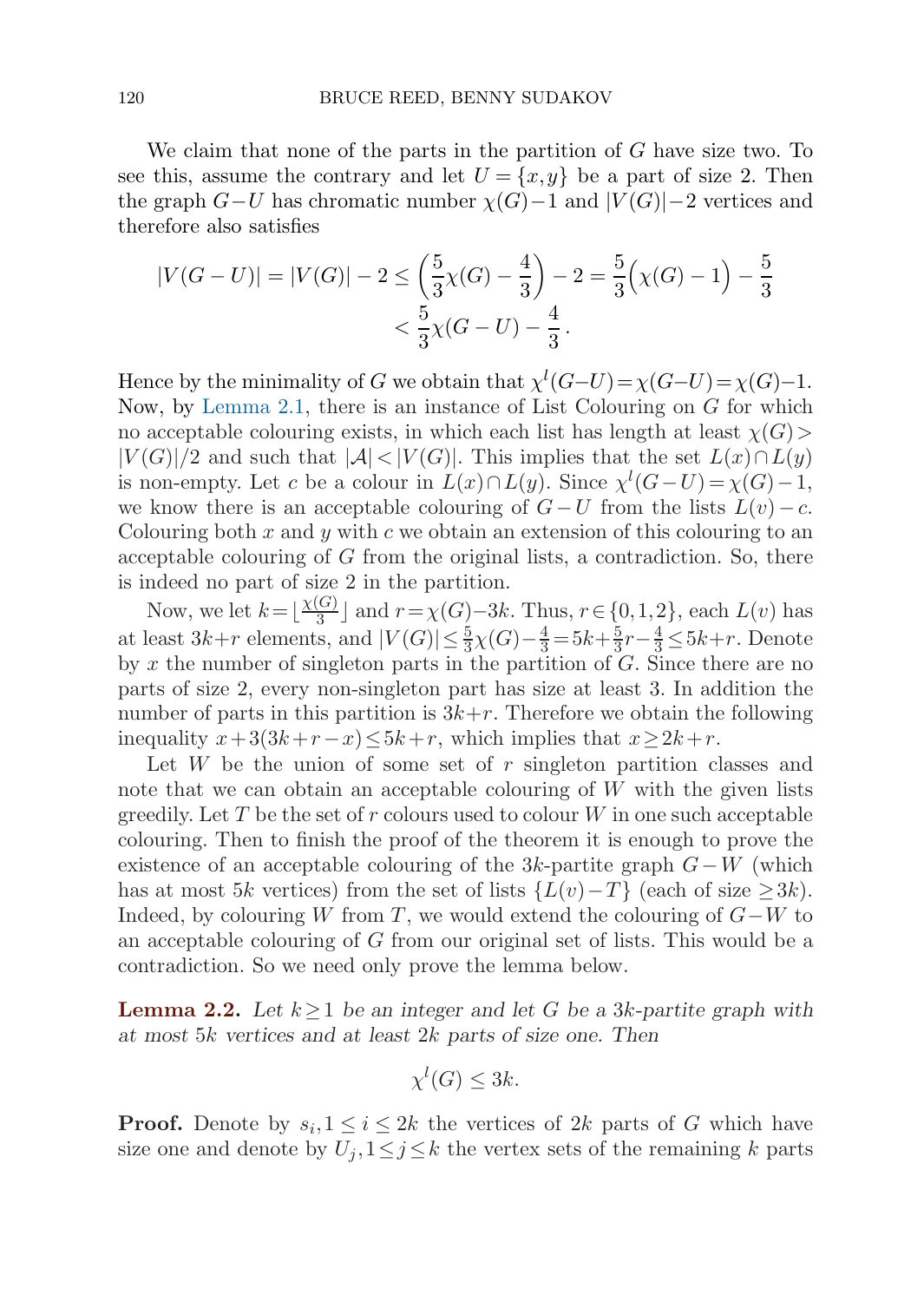in the partition. Note that, by definition, each  $U_i$  is an independent set. Let  ${L(v) \mid v \in V(G)}$  be the set of lists of colours of size exactly 3k (if the original list has more than  $3k$  colours we truncate it) assigned to the vertices of  $G$ . Our goal is to show that there exist an acceptable colouring of  $G$  from these lists. By [Lemma 2.1](#page-2-0) we can assume that the total number of colours in all lists is less than  $|V(G)| \leq 5k$ . Therefore for every pair of vertices  $u \neq v$ we have that  $|L(u) \cap L(v)| = |L(u)| + |L(v)| - |L(u) \cup L(v)| \geq 3k + 3k - 5k = k.$ 

Construct k disjoint sets of colours  $C_1, \ldots, C_k$  each of size 3, as follows. First, for every  $1 \leq i \leq k$  pick a colour  $c_i$  from  $L(s_{2i-1}) \cap L(s_{2i})$ , which is distinct from all previously chosen colours. Since, as we have already mentioned,  $|L(s_{2i-1}) \cap L(s_{2i})| \geq k$ , we can do this greedily. Next, for every  $1 \leq$  $j \leq 2k$  pick a colour  $c'_j$  form  $L(s_j)$ , such that it is distinct from all previously chosen ones and also from all the colours  $\{c_1,\ldots,c_k\}$ . Note that the size of each list  $L(v)$  is 3k and that we are picking only 3k colours. Therefore during this process we will never run out of colours. Finally, let  $C_i = \{c_i, c'_{2i-1}, c'_{2i}\}\$ and let  $C = \bigcup_i C_i$ . Note that by our construction the sets  $C_1, \ldots, C_k$  have the following property: For any pair of colours from  $C_i$  there is always an acceptable colouring of the vertices  $s_{2i-1}$  and  $s_{2i}$  which uses this pair.

We will colour G in two rounds. In the first round, for every  $1 \le i \le k$  pick a colour  $t_i \in C_i$  uniformly at random and also pick a random permutation  $\sigma : [k] \to [k]$ . We colour vertices  $s_{2i-1}, s_{2i}$  using the colours in  $C_i - \{t_i\}$ and also colour by  $t_{\sigma(i)}$  all vertices in  $U_i$  which contain this colour in their list. Denote by  $V'$  the set of uncoloured vertices at the end of round one. Remove all the colours in  $\mathcal C$  from the lists of vertices in  $V'$  and denote by  $L'(v)$  the new list of colours. Note that, by definition,  $L'(v) = L(v) - C$  for every  $v \in V'$ . It is easy to see that if  $L(v) = C$  then v will always be coloured in the first round, therefore all vertices in  $V'$  have non-empty lists. Also note that the main property of this colouring procedure is that for every fixed  $1 \leq i \leq k$  and for every colour  $c \in \mathcal{C}$ , the probability that  $t_{\sigma(i)} = c$  is exactly  $(1/3)(1/k)=1/3k=1/|\mathcal{C}|.$ 

For every vertex  $v \in \bigcup_i U_i$ , let  $x_v$  be a random variable which equals  $1/|L'(v)|$  if v is still uncoloured after round one and zero otherwise. It is easy to see that if vertex  $v \in U_i$  has a list  $L'(v)$  of size t, then  $|L(v) \cap C| = |C| - t$ and therefore the probability that  $v$  remains uncoloured in the end of round one, i.e.  $v \in V'$ , is

$$
Pr\left(t_{\sigma(i)} \notin L(v) \cap C\right) = 1 - Pr\left(t_{\sigma(i)} \in L(v) \cap C\right) = 1 - \frac{|L(v) \cap C|}{|C|}
$$

$$
= 1 - \frac{|C| - t}{|C|} = \frac{t}{|C|}.
$$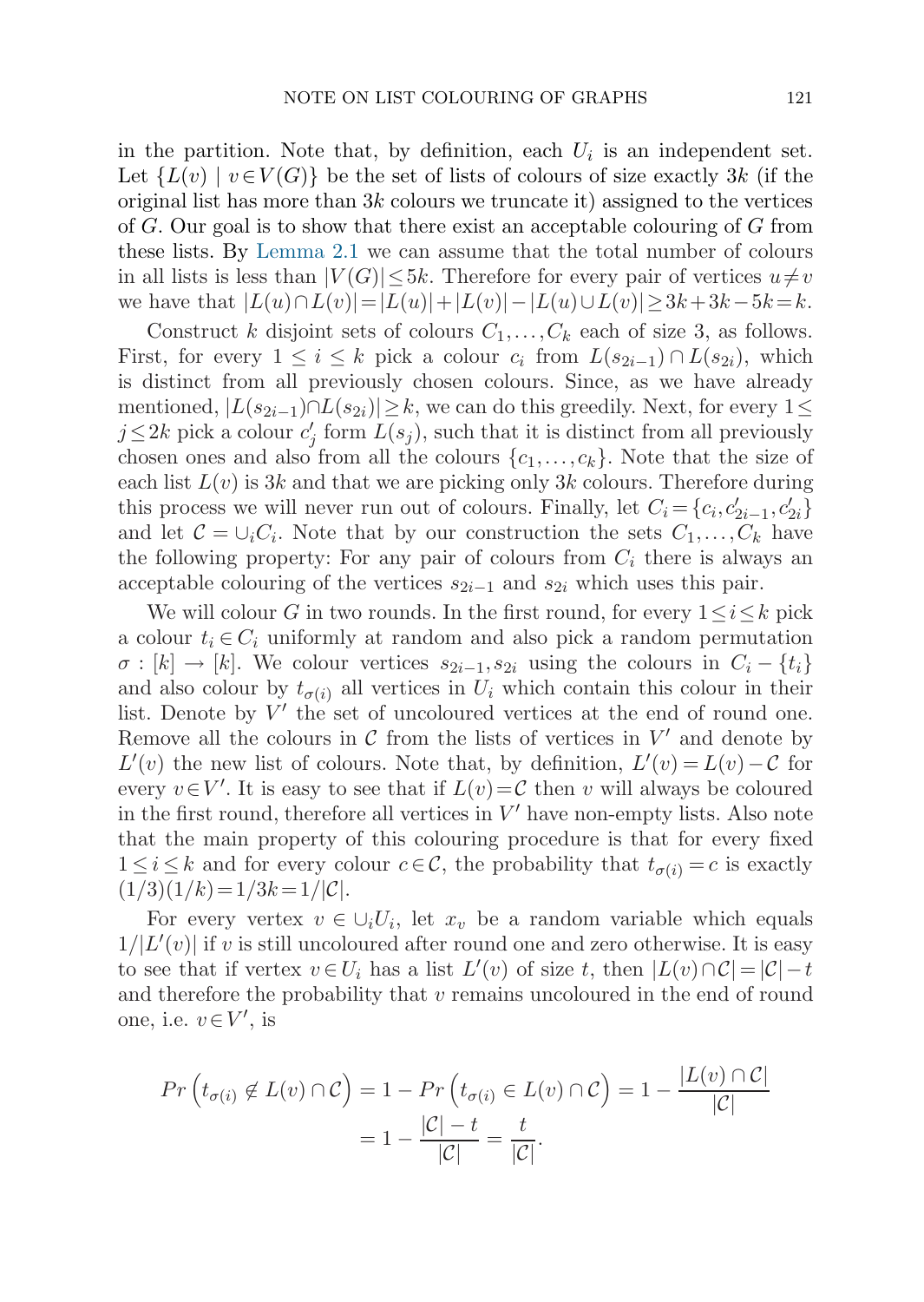<span id="page-5-0"></span>Hence we can bound the expected value of  $\sum_{v \in \bigcup_i U_i} x_v$  as follows

$$
E\left(\sum_{v \in \bigcup_i U_i} x_v\right) = \sum_{v \in \bigcup_i U_i} E[x_v] = \sum_{t \ge 1} \sum_{v, |L'(v)| = t} \frac{1}{t} Pr\left(v \in V'\right)
$$
  
= 
$$
\sum_{t \ge 1} \sum_{v, |L'(v)| = t} \frac{1}{t} \frac{t}{|\mathcal{C}|} = \sum_{v \in \bigcup_i U_i} \frac{1}{|\mathcal{C}|} = \frac{|\bigcup_i U_i|}{|\mathcal{C}|} \le \frac{5k - 2k}{3k} = 1.
$$

Therefore there exists a particular choice of colours  $t_i$  and of permutation σ that satisfies  $\sum_{v} x_v \leq 1$ . Fix such a  $t_i$  and σ together with the partial colouring produced in the first round. Then we claim that we can colour the vertices in  $V'$  greedily and thereby obtain an acceptable colouring of  $G$ . Indeed, put the vertices in  $V'$  in the increasing order of the sizes of their lists  $L'(v)$ . Assign colours to the vertices one by one in this order. We always colour a vertex by a colour in its list which is different from the colours used on the previous vertices. This process constructs an acceptable colouring and colours all the vertices of V'. If not, there exists a vertex  $v \in V'$  with a list of size  $t_0$  such that all the colours on  $L'(v)$  were used to colour previous vertices. This implies that in our greedy colouring process there were at least  $t_0$  vertices before v. By definition, all these vertices also have lists of size at most  $t_0$ . Altogether there are at least  $t_0 + 1$  vertices in V' with the lists of size at most  $t_0$ . This contradicts our assumption that  $\sum_v x_v \leq 1$ , since

$$
\sum_{v \in \bigcup_i U_i} x_v = \sum_{t \ge 1} \sum_{v \in V', |L'(v)| = t} \frac{1}{t} \ge \frac{t_0 + 1}{t_0} > 1.
$$

This completes the proof of the lemma and the proof of [Theorem 1.1](#page-1-0).  $\blacksquare$ 

## **Remarks.**

- It is worth mentioning that one can actually efficiently find the acceptable colouring guaranteed to exist by Lemma  $2.2$  using the method of conditional expectations due to Erdős and Selfridge  $([4])$  $([4])$  $([4])$ . We omit the details.
- After this paper was written we noticed that our arguments together with some additional ideas can be also used to prove that Ohba's conjecture is asymptotically correct. Since the new proof is fairly involved and does not imply [Theorem 1.1](#page-1-0) it will appear in a separate paper.

#### **References**

[1] N. Alon: Restricted colorings of graphs, in Surveys in Combinatorics 1993, London Math. Soc. Lecture Notes Series 187 (K. Walker, ed.), Cambridge Univ. Press, 1993, 1–33.